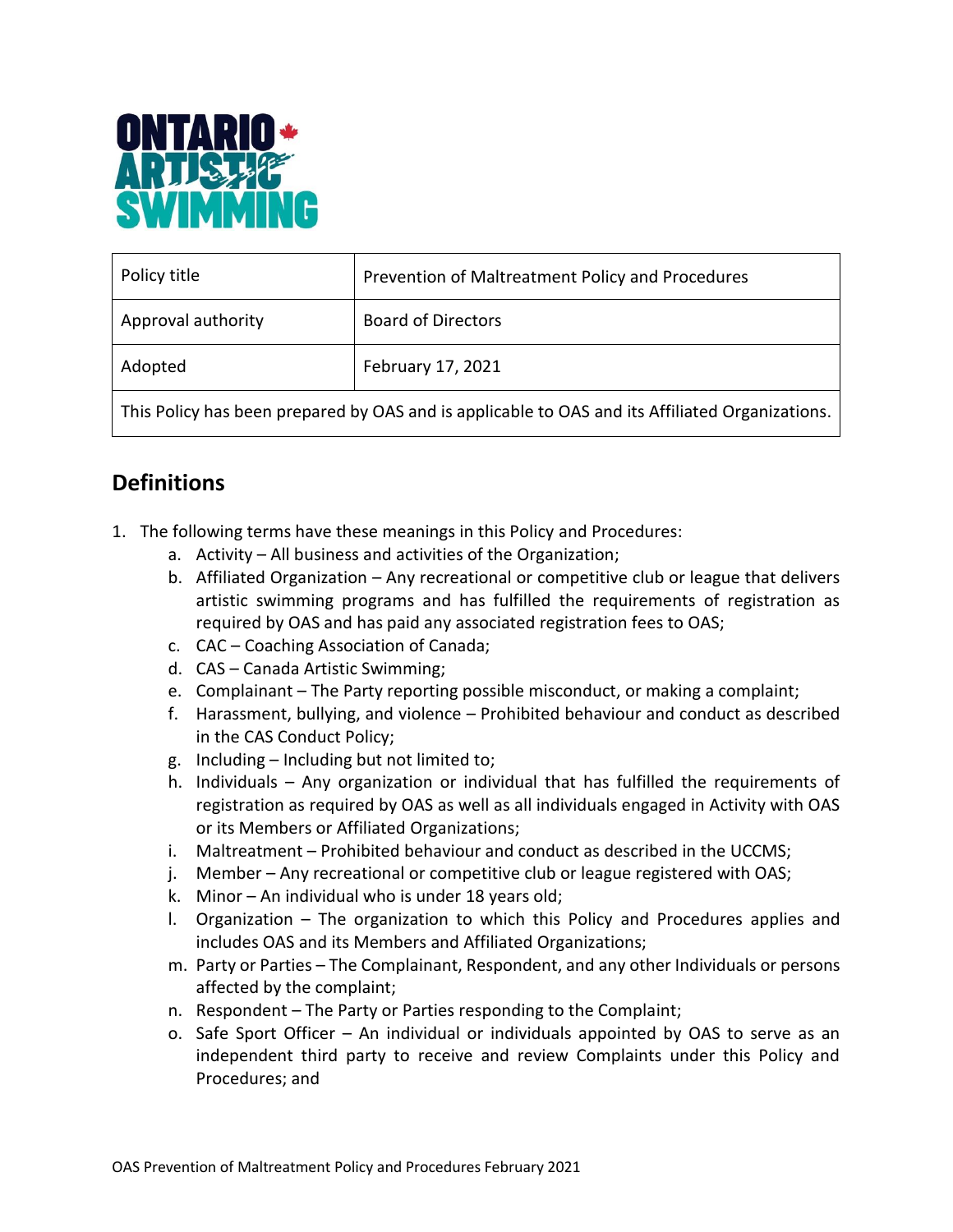p. UCCMS – The Universal Code of Conduct to Prevent and Address Maltreatment in Sport.

### **References**

2. This Policy and Procedures will be read in conjunction with the CAS Conduct Policy, CAS Discipline and Complaints Policy, and CAS Appeal Policy, as amended from time to time. In the event of a conflict between this Policy and Procedures and the CAS Conduct Policy, CAS Discipline and Complaints Policy, and CAS Appeal Policy, the CAS policies shall prevail.

### **Purpose**

3. To define behaviour that constitutes maltreatment, provide the procedures for Individuals to report incidents of maltreatment, and explain the procedures that OAS will follow in responding to reports of maltreatment that fall within its jurisdiction to administer thereby promoting a safe environment for all involved in the sport of artistic swimming.

### **Application**

4. This Policy and Procedures applies to all Individuals as defined in this Policy.

### **Organizational Commitment**

- 5. OAS, OAS Members and Affiliated Organizations endorse the Universal Code of Conduct to Prevent and Address Maltreatment in Sport [\(UCCMS\)](https://sirc.ca/canadian-sport-policies/), as it may be amended from time to time.
- 6. OAS, its Members, and Affiliated Organizations encourage the reporting of all incidents of maltreatment including harassment, bullying, and violence regardless of who the offender may be.
- 7. Individuals will cooperate with any investigation of concerns of alleged maltreatment by providing honest, accurate, complete, and timely information.
- 8. OAS, its Members, and Affiliated Organizations are committed to providing a safe work and sport environment to all Individuals, which includes providing access to an independent thirdparty Safe Sport Officer whose role is to guide Individuals through the complaint process or explore other options. Complaints may be shared by the Safe Sport Officer with other designated third-party case managers who form part of the Safe Sport triage team, which includes female investigators and provides support services in both official languages

### **Commitment to Non-retaliation**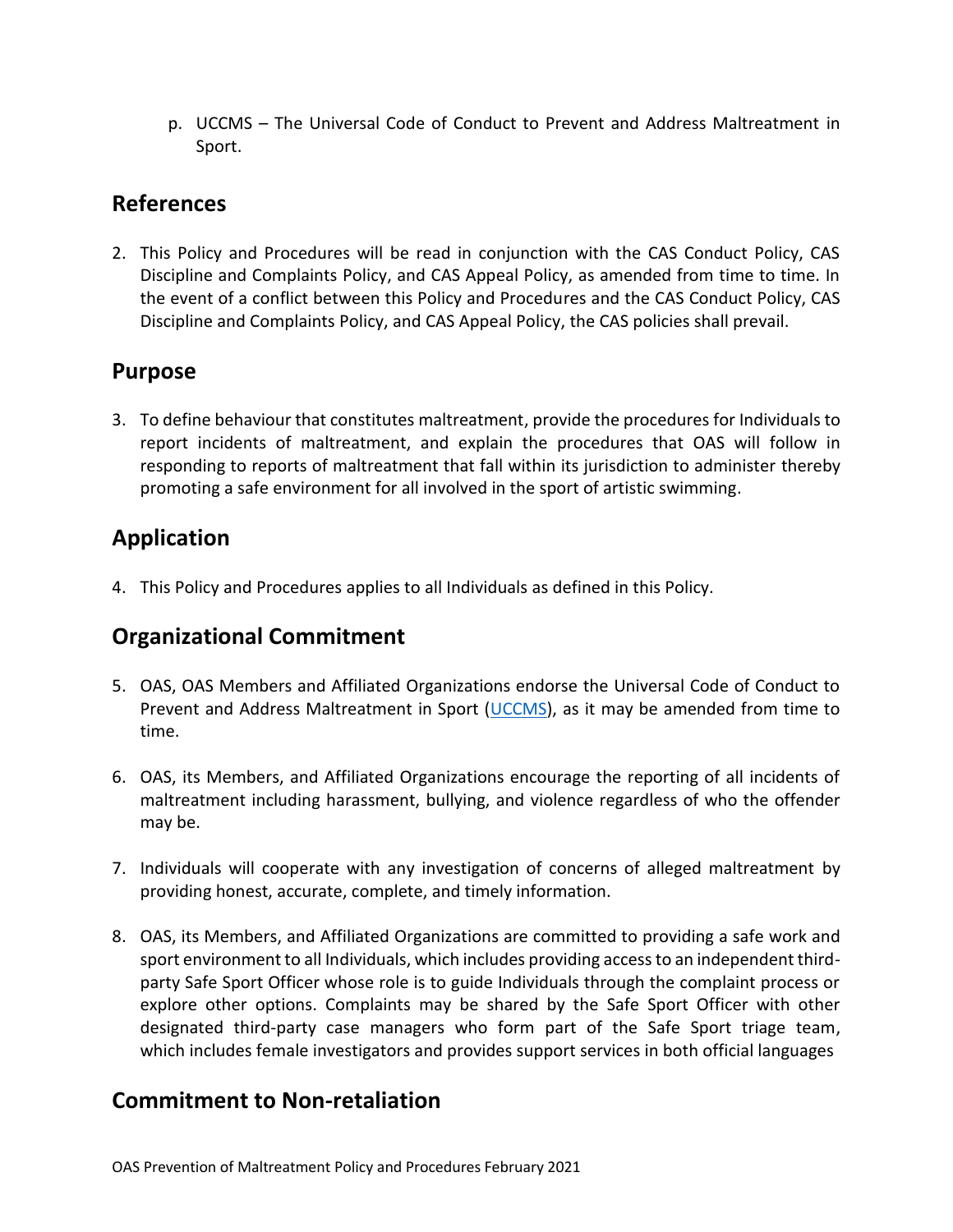9. Individuals are expected to raise any concerns about behaviour, to report any maltreatment, and to work together to ensure a positive, safe, and respectful work and sport environment. There will be no retaliation for speaking up and making a truthful report of actual or possible maltreatment, for participating in an investigation, or for exercising one's legal rights.

## **Obligation to Report**

10. It is a violation of this Policy and Procedures and the CAS Conduct Policy if an individual knows of maltreatment but takes no action to intervene on behalf of the athlete, coach, employee, volunteer, or other Individual. Failure to report such maltreatment may result in disciplinary action.

### **Maltreatment Including Harassment, Bullying, and Violence**

- 11. OAS has adopted the definition of maltreatment as described in the [UCCMS,](https://sirc.ca/canadian-sport-policies/) and the definitions of harassment, bullying, and violence as described in the CAS Conduct Policy.
- 12. Harassment can be expressed in four (4) forms, which may occur in combination or in isolation. These include: i) personal harassment; ii) bullying; iii) hazing; and iv) sexual harassment.

**Personal harassment** is wrongful conduct directed toward an individual that the perpetrator knew, or ought reasonably to have known, would be unwelcome. Examples of personal harassment include:

- a. Belittling jokes, insults, name-calling, inappropriate teasing, taunting, or condescension that undermines self-esteem, diminishes performance or creates a hostile sport or work environment;
- b. Written or verbal abuse, threats, or outbursts;
- c. Practical jokes that cause awkwardness or embarrassment, endanger a person's safety, or negatively affect performance;
- d. Ignoring or isolating someone for extended periods of time, including routinely or arbitrarily excluding them from practice; and
- e. The display or distribution of visual or audio material that is offensive, or that one ought to know is offensive in the circumstances.

**Bullying** is unwanted verbal, physical, or social behaviour directed to harming, intimidating, humiliating, or controlling inappropriately another person. Bullying usually involves repeated incidents or a pattern of behaviour and a real or perceived power imbalance. Examples of bullying include:

a. Name-calling, inappropriate teasing, or spreading rumours, gossip, or innuendo;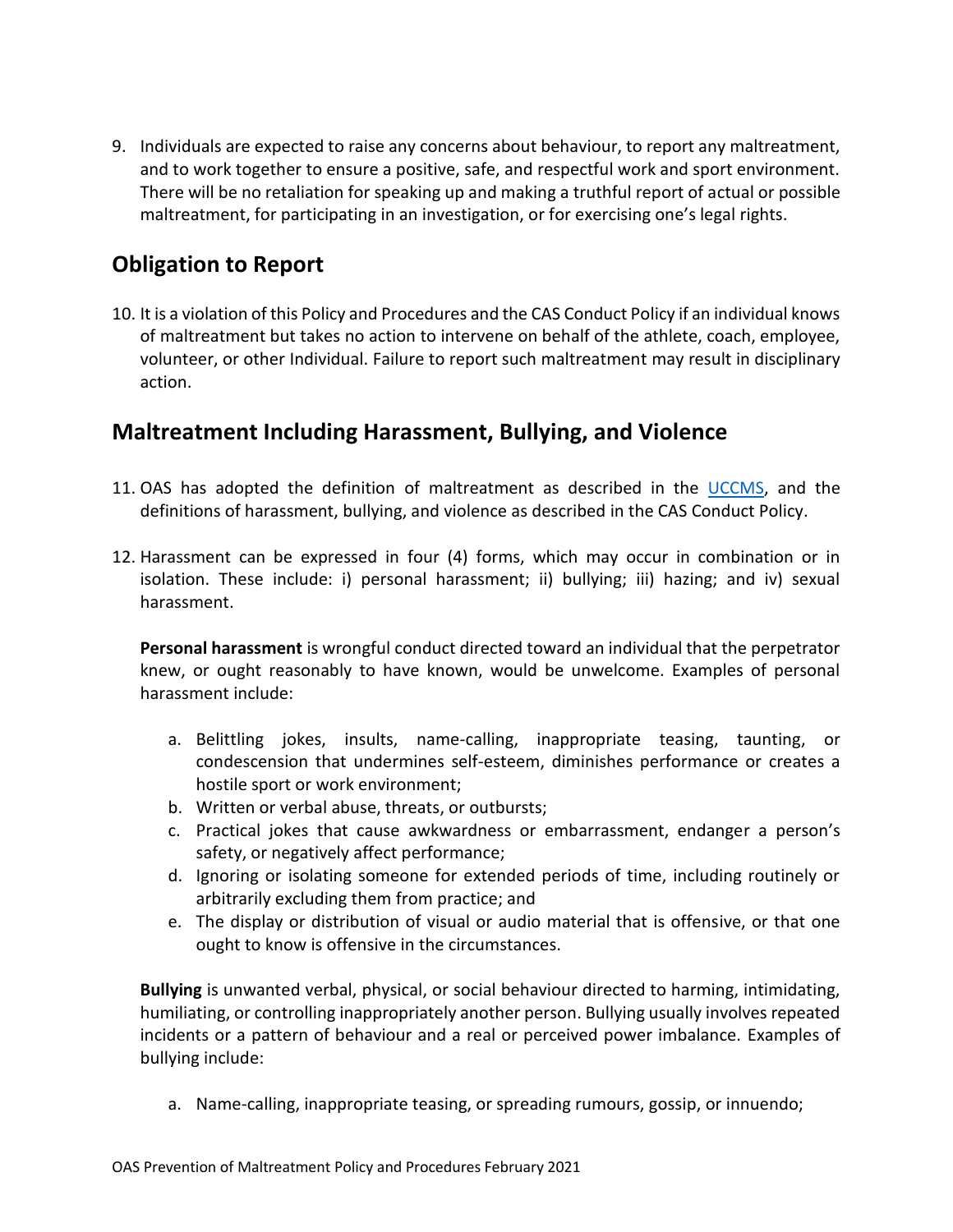- b. Excluding or isolating someone socially, or embarrassing someone in public;
- c. Intimidating a person or physically abusing or threatening abuse;
- d. Withholding necessary information or purposefully giving the wrong information;
- e. Damaging, destroying or stealing personal belongings; and
- f. Using electronic media, such as the internet, social networks or text messaging to intimidate, put-down, spread rumours, or make fun of someone.

**Hazing** is any form of conduct that exhibits any potentially humiliating, degrading, abusive, or dangerous activity expected of a junior-ranking individual by a more senior individual, which does not contribute to either individual's positive development, but is required to be accepted as part of a team or group, regardless of the junior-ranking individual's willingness to participate. This includes, but is not limited to, any activity, no matter how traditional or seemingly benign, that sets apart or alienates any teammate or group member based on class, number of years on the team or with the group, or ability.

**Sexual Harassment** is engaging in comments or behaviour of a sexual nature such as unwelcome sexual invitations or requests, unwanted physical contact such as touching or kissing, or innuendo or taunting about a person's body type, physical appearance or sexual orientation, gender identity or gender expression. Sexual harassment is also making sexual invitations or requests where the person making the invitation or request is in a position to confer, grant or deny a benefit or advancement and the person knows or ought reasonably to know that the invitation or request is unwelcome.

- 13. **Violence** is any actual, attempted or threatened conduct of a person that causes or is likely to cause physical or psychological harm, injury or illness or that gives a person reason to believe that they or another person is at risk of physical or psychological harm, injury or illness.
- 14. The categories of maltreatment, harassment, bullying, and violence are not mutually exclusive, nor are the examples provided in each category above an exhaustive list. What matters for the assessment of misconduct under this Policy and Procedures is whether the conduct falls into one or more of these categories, not into which category it falls. Personal harassment, bullying, hazing, sexual harassment, and violence can be experienced in more than one category of maltreatment as described in the UCCMS.

### **Maltreatment Involving Minors**

15. All Individuals have a legal duty to report any suspicions that a Minor is or may be in need of protection to a local [children's aid society](http://www.children.gov.on.ca/htdocs/English/childrensaid/reportingabuse/CASLocations.aspx). This includes a Minor who is or may be suffering from maltreatment including physical, sexual, and emotional abuse, neglect, and risk of harm. The duty to report in Ontario applies to any child who is under the age of 16 years. Individuals who are concerned that a 16- or 17-year-old is or may be in need of protection may, but are not required to, make a report to a children's aid society. Information about all Ontario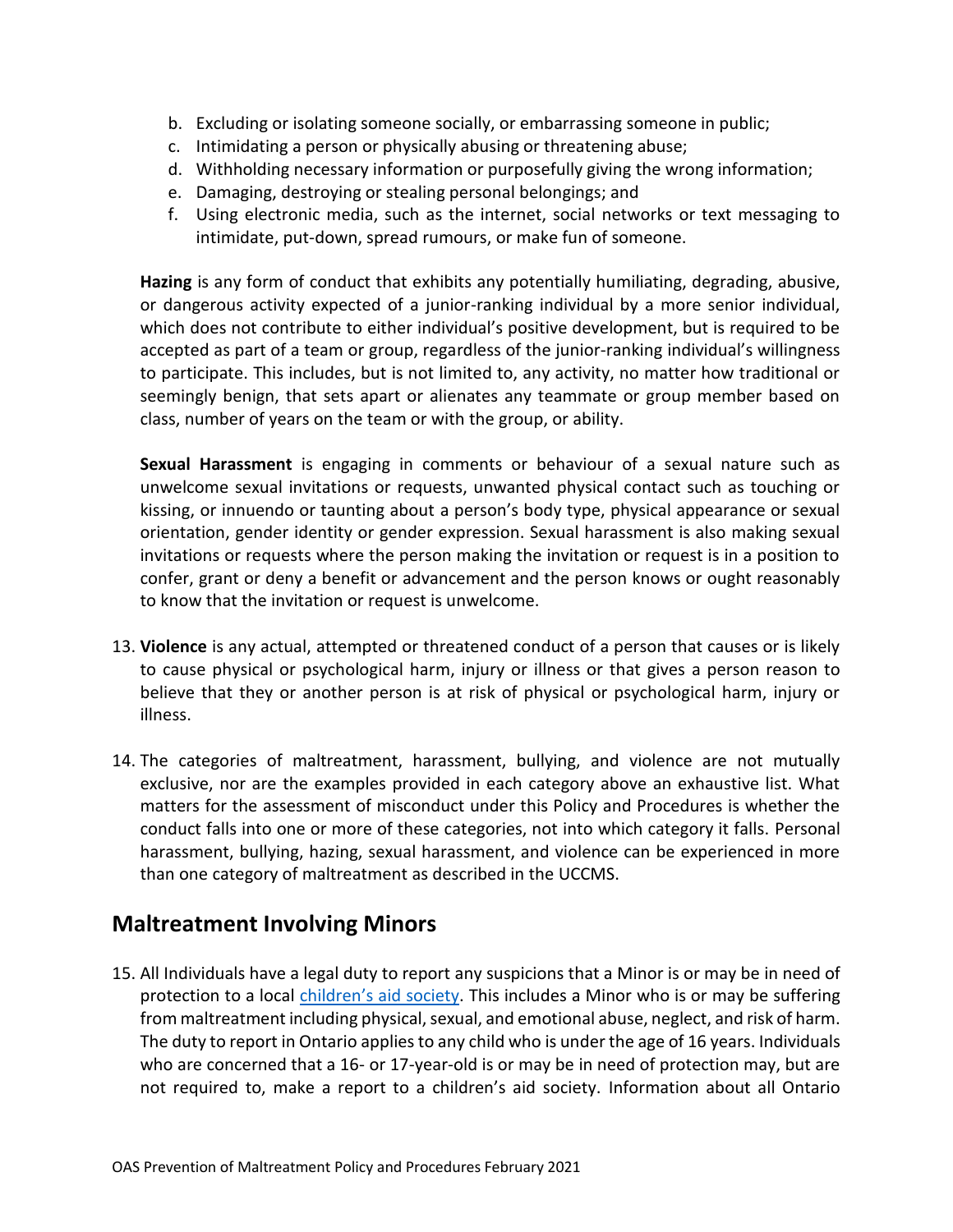societies is available at [www.oacas.org](http://www.oacas.org/) or, where available, by dialing 4-1-1. Additional support and resources are available to Individuals through the [Canadian Sport Helpline](https://abuse-free-sport.ca/) and the OAS Safe Sport Officer at [safesport\\_wwdrs@primus.ca.](mailto:safesport_wwdrs@primus.ca)

- 16. Individuals must advise the OAS Safe Sport Officer of all reports of child maltreatment involving individuals engaged in Activity with OAS or its Members or Affiliated Organizations.
- 17. Where a report of child maltreatment is first made to OAS or one of its Members or Affiliated Organizations, the Organization shall direct the person reporting to make the report to the local children's aid society. However, the Organization may not rely on this person to report. Once the Organization is made aware of suspected child maltreatment, the Organization must also make a report to the local children's aid society.
- 18. Where a child seeks to report maltreatment affecting themselves or another child, the Organization shall encourage the child to report to a trusted person in authority, [The Kids](https://kidshelpphone.ca/)  [Help Phone,](https://kidshelpphone.ca/) the local [children's aid society](http://www.children.gov.on.ca/htdocs/English/childrensaid/reportingabuse/CASLocations.aspx), or police at 9-1-1.

### **Preventing Maltreatment**

- 19. OAS, OAS Members and Affiliated Organizations have committed to implementing policies and processes aimed at preventing maltreatment. These measures include screening, education, coach certification requirements, and practice.
- 20. Individuals engaged in Activity with OAS or its Members or Affiliated Organizations will be screened according to the CAS Screening Policy, which includes:
	- a. Providing an Enhanced Police Information Check (E-PIC) and completing a re-check every five (5) years;
	- b. Submitting a Screening Disclosure Form and confirming the accuracy of this information annually as part of the registration process;
	- c. Conducting a reference check when hiring employees, contractors, or coaches over the age of 18; and
	- d. Other screening procedures as prescribed by the Organization.
- 21. An Individual's refusal to participate in the screening process or pass the screening requirements as determined by a Screening Committee will result in the Individual's ineligibility for the position sought.
- 22. Individuals engaged in Activity with OAS or its Members or Affiliated Organizations will complete the Respect in Sport Activity Leader Training according to the CAS Conduct Policy.
- 23. Coaches must meet minimum certification requirements according to the CAS Coach Registration and Certification Policy, which include:
	- a. Annual acknowledgement of the CAS Conduct Policy;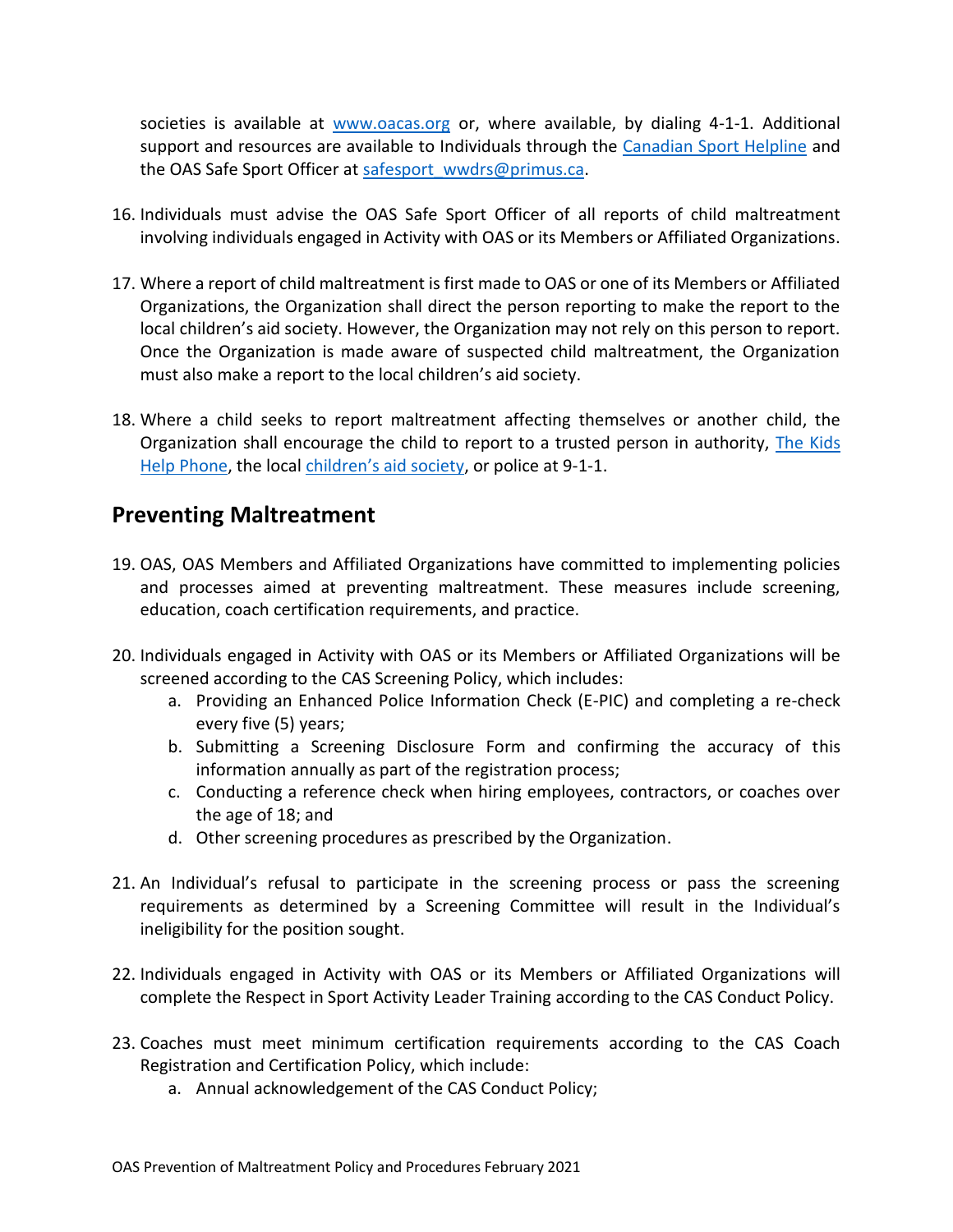- b. Successful completion of the CAC Make Ethical Decisions Training and online evaluation;
- c. Completion of the Respect in Sport Activity Leader Training with recertification in this training every three (3) years; and
- d. Other education and certification requirements as prescribed by the Organization.
- 24. OAS has taken the Responsible Coaching Movement pledge and is committed to implementing policies and practices that adhere to the Responsible Coaching Movement including the Rule of Two to ensure all interactions and communications are open, observable, and justifiable.
- 25. Individuals engaged in Activity with OAS or its Members or Affiliated Organizations will:
	- a. Ensure all online dialogue and interactions with minors observe guidance on one-onone interactions:
		- One-on-one texting, emailing, or online contact between an unrelated adult and minor or other vulnerable athlete is prohibited
		- Any texting, emailing, or online contact should be limited to group text or email that includes at least two (2) adults
		- Any texting, emailing, or online contact should be for artistic swimmingrelated purposes only
		- Parents of minors or other vulnerable athletes should be provided with the opportunity to receive all texts and emails.
	- b. Ensure all virtual activity with minors observes guidance on one-on-one interactions:
		- Virtual sessions must be observable and interruptible by another adult such as another coach or parent
		- Webcams should be used in a common area or a room with the door open and Individuals should wear appropriate clothing.
	- c. Ensure all travel with minors observes guidance on one-on-one interactions:
		- An unrelated adult may not be alone in a car with a minor or other vulnerable person
		- An unrelated adult may not share or be alone in a hotel or dorm room with a minor or other vulnerable person.

### **Reporting a Complaint**

#### **Procedure and Time Limits**

26. Any Individual who believes they have been subject to maltreatment or who witnesses any maltreatment is encouraged to contact the OAS Safe Sport Officer at safesport wwdrs@primus.ca for support or to initiate a complaint. This person is an independent third party who can guide an Individual through the complaint process or explore other options for resolution. Contact with the Safe Sport Officer is confidential, subject to certain legal limits that will be explained by the Safe Sport Officer.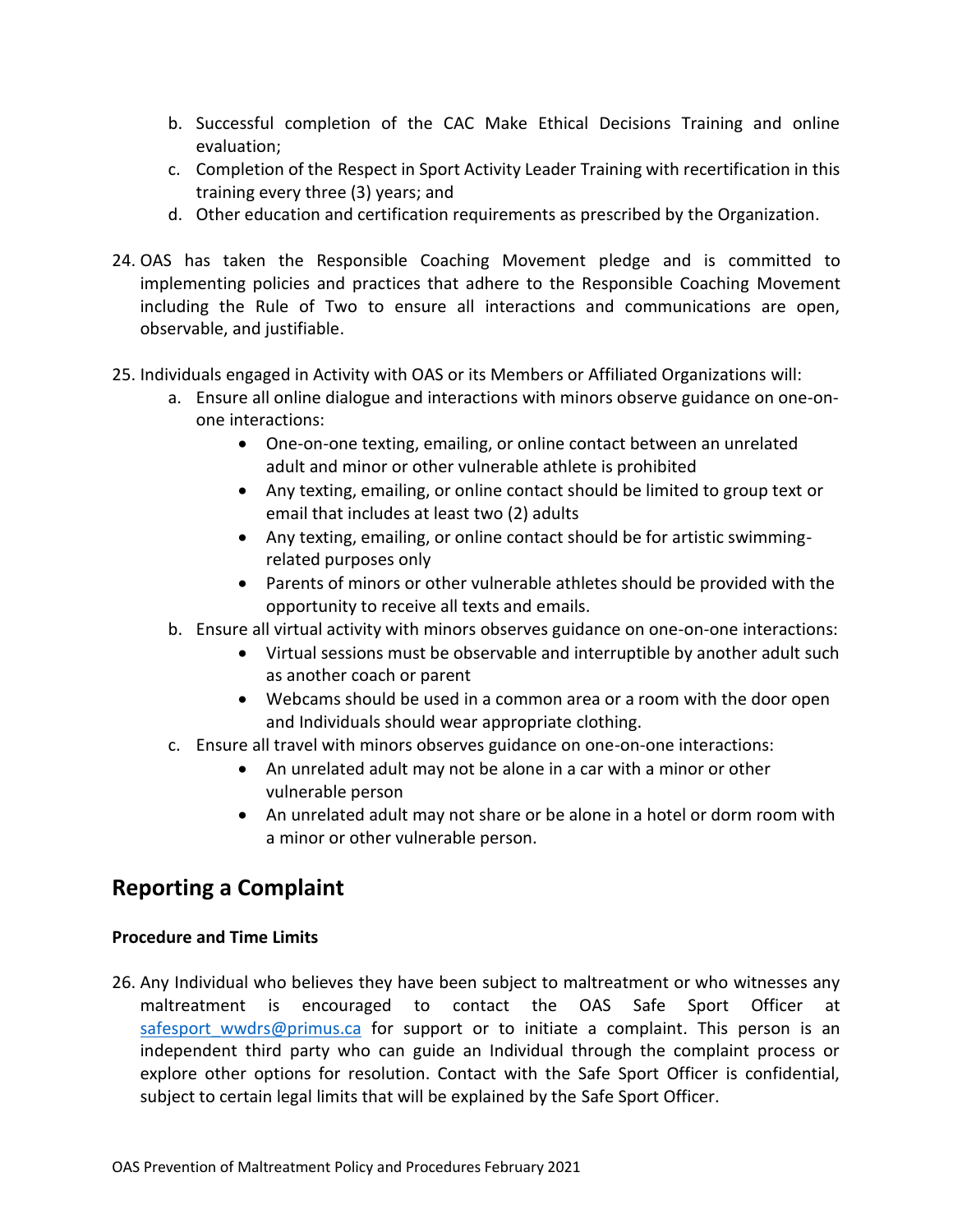- 27. Barring exceptional circumstances, complaints must be submitted in writing within fourteen (14) days of the alleged incident using the Report Form, as provided in Appendix I.
- 28. Any complaints submitted after the expiry of the fourteen (14) day period must be accompanied by an explanation or reasons as to why an exemption should be made to the strict application of the time limit. Generally speaking, only serious misconduct will be considered after the limitation period has lapsed, considering any power imbalances between the complainant and the respondent, the length of time that has lapsed, and whether there is any prejudice caused by the delay.

#### **Anonymous Reporting**

29. Individuals seeking to make an anonymous report may contact the [Canadian Sport Helpline](https://abuse-free-sport.ca/) or the OAS Safe Sport Officer at safesport wwdrs@primus.ca.

#### **Organization as Complainant**

30. The Organization may act as the Complainant and initiate a complaint under the terms of this Policy and Procedures. In such cases, the Organization will identify an individual to serve as the contact person for the Organization.

### **Resolution Procedures**

- 31. The OAS Safe Sport Officer will manage all complaints relating to alleged maltreatment, including bullying, harassment, and violence, and will assume the responsibilities described in the CAS Discipline and Complaints Policy.
- 32. The Safe Sport Officer will serve a triage function, determining whether the complaint should be directed to the police or child protection services, to an independent case manager, or to another Organization if the complaint is determined to be not relevant to maltreatment.
- 33. If the Safe Sport Officer determines the complaint does not contain sufficient information or evidence, is frivolous or vexatious, or is outside the jurisdiction of the policies and rules of the Organization, the matter will be dismissed immediately, and the Safe Sport Officer will advise the Complainant and Organization of the decision.
- 34. The Safe Sport Officer's decision to accept the complaint, redirect, or dismiss the matter is final and may not be appealed.

#### **Interim Measures**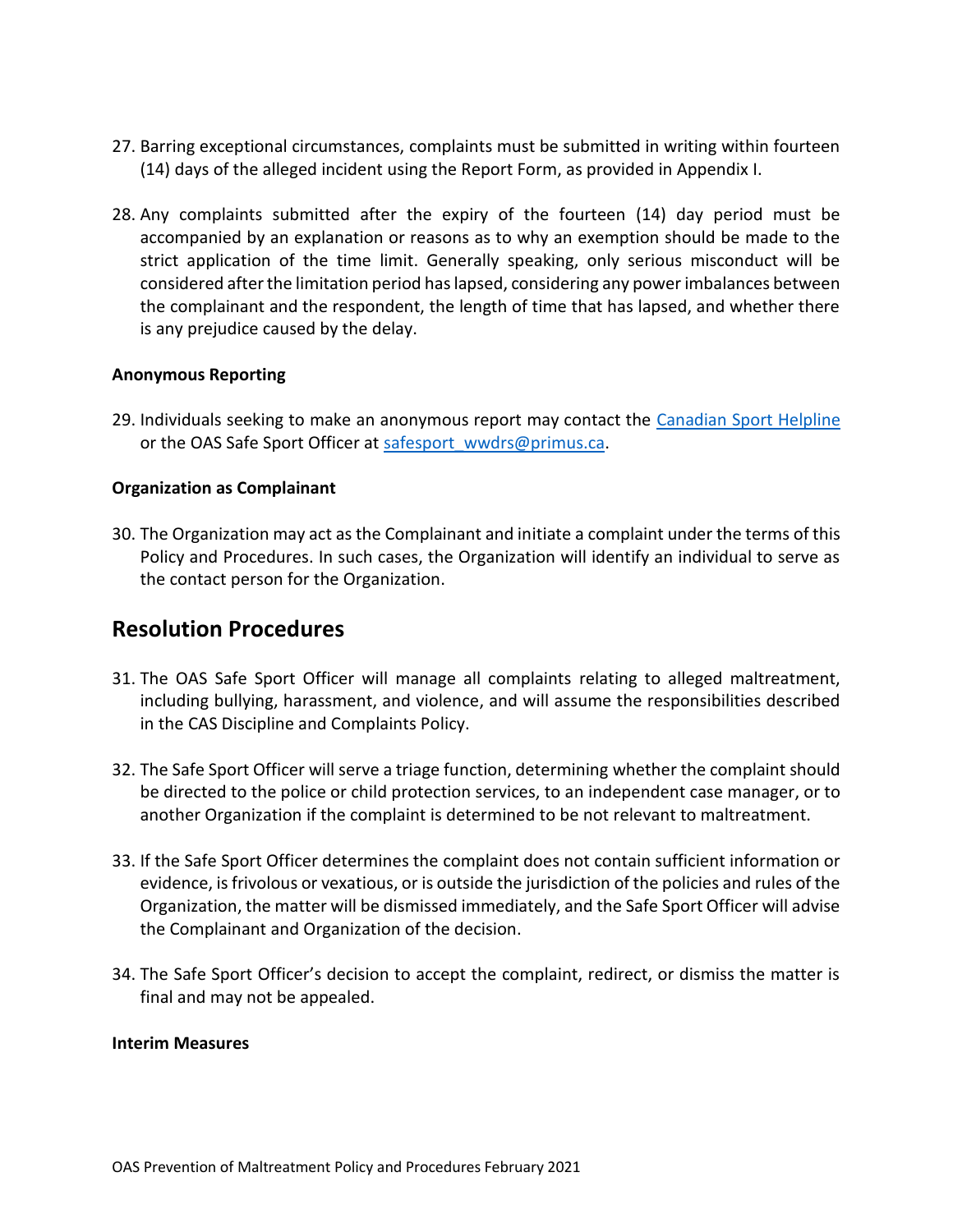35. This Policy and Procedures allows for interim measures to be applied at any time pending completion of the complaint process as described in the CAS Discipline and Complaints Policy.

### **Decision and Sanctions**

36. At the conclusion of the complaint resolution process, the decision and any sanctions will be managed as described in the CAS Discipline and Complaints Policy.

#### Appendix I



# **COMPLAINT FORM**

Please note the following:

- − Substantiated allegations will be considered for sanctions ranging in severity.
- − Complete confidentiality of the complaint process cannot be guaranteed. The contents of this document may be shared in an effort to resolve this complaint. By completing the Complaint Form, you agree that the OAS Safe Sport Officer may share some or all of this information in the process of resolving the complaint.
- 1. Person making the complaint (please check one):
- Athlete
- □ Parent
- $\Box$  Coach
- $\Box$  Official
- $\square$  Employee
- Volunteer
- □ Witness to Incident
- □ Other

\_\_\_\_\_\_\_\_\_\_\_\_\_\_\_\_\_\_\_\_\_\_\_\_\_\_\_\_\_ \_\_\_\_\_\_\_\_\_\_\_\_\_\_\_\_\_\_\_\_\_\_\_\_\_\_\_\_\_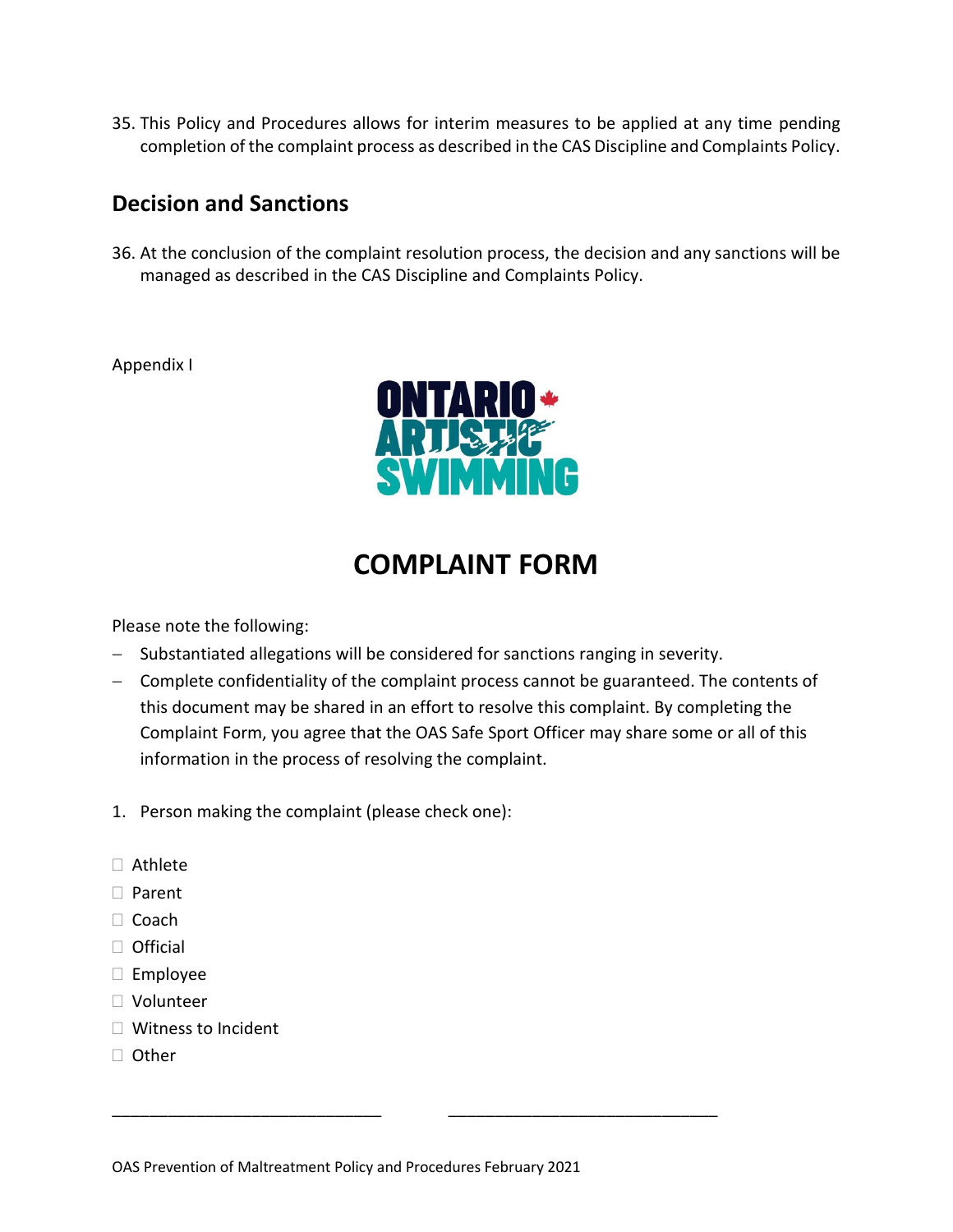|                                                                                            | <b>First Name</b>                                 |  | Last Name                                                |  |
|--------------------------------------------------------------------------------------------|---------------------------------------------------|--|----------------------------------------------------------|--|
|                                                                                            | 2. Preferred contact method:<br>cannot follow up. |  | Please note that unless you provide a contact method, we |  |
|                                                                                            | Email                                             |  | Phone                                                    |  |
|                                                                                            | If phone, may a message be left? $\Box$ Yes       |  | $\Box$ No                                                |  |
| 3. Person on whose behalf the complaint is made (to be completed if different from above): |                                                   |  |                                                          |  |
|                                                                                            | <b>First Name</b>                                 |  | Last Name                                                |  |
|                                                                                            | Date of Birth (day/ month/ year)                  |  |                                                          |  |
| Your relationship to the person on whose behalf the complaint is made?                     |                                                   |  |                                                          |  |
| Relationship (e.g., parent or guardian, coach)                                             |                                                   |  |                                                          |  |
| 4. Name of person(s) against whom you are complaining:                                     |                                                   |  |                                                          |  |
|                                                                                            | <b>First Name</b>                                 |  | Last Name                                                |  |
|                                                                                            | Contact information where available:              |  |                                                          |  |
|                                                                                            | Email                                             |  | Phone                                                    |  |
|                                                                                            | 5. Possible witness information:                  |  |                                                          |  |
|                                                                                            | Witness Name(s)                                   |  |                                                          |  |

OAS Prevention of Maltreatment Policy and Procedures February 2021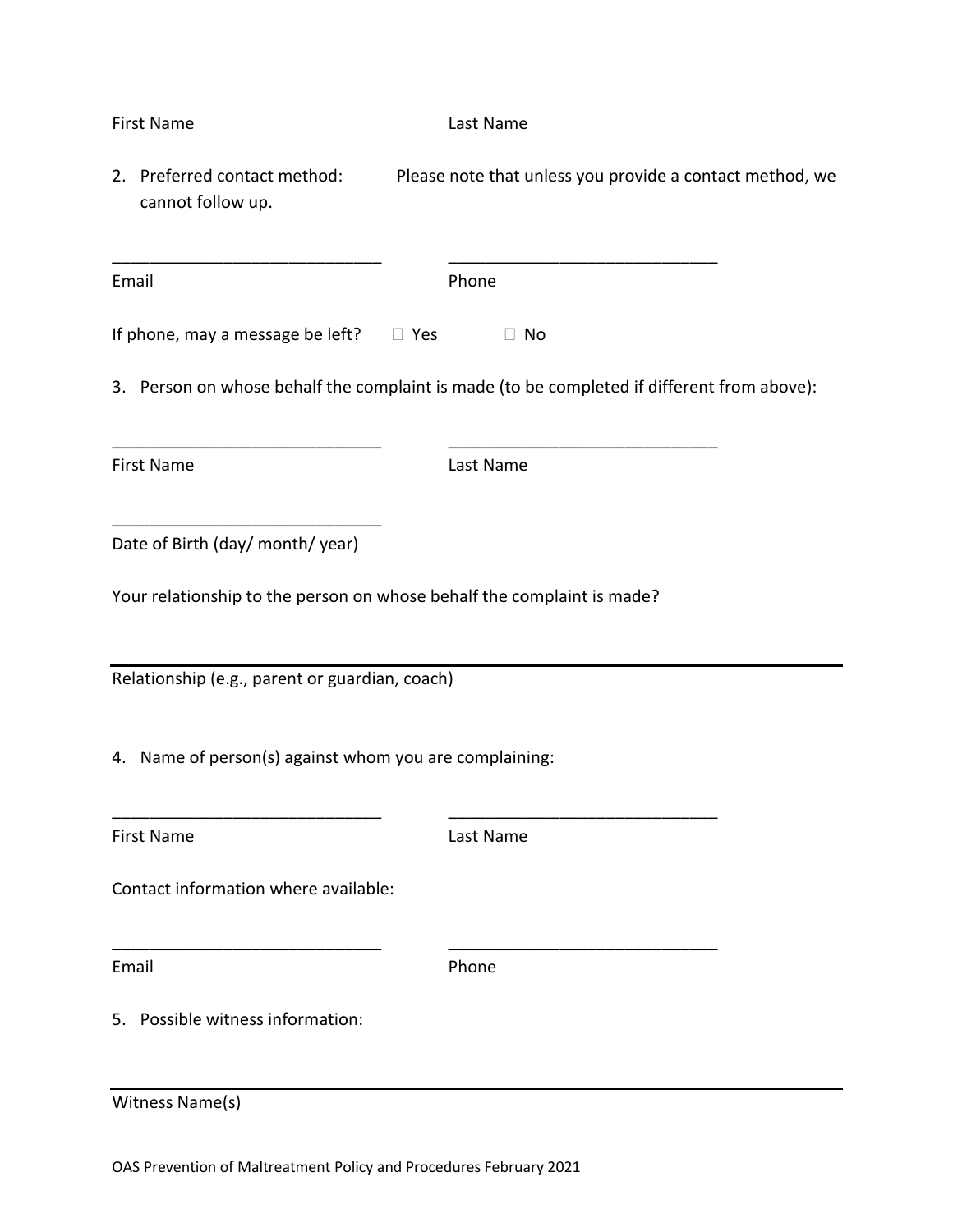Contact information where available:

Email **Email Email** 

\_\_\_\_\_\_\_\_\_\_\_\_\_\_\_\_\_\_\_\_\_\_\_\_\_\_\_\_\_ \_\_\_\_\_\_\_\_\_\_\_\_\_\_\_\_\_\_\_\_\_\_\_\_\_\_\_\_\_

6. Where did the incident(s) occur?

#### Location(s)

7. When did the incident(s) occur?

#### Date(s)

#### 8. What happened?

- $\Box$  I was harassed
- $\Box$  I was bullied
- □ I was neglected
- $\Box$  I was sexually harassed
- $\Box$  I am a victim of violence
- □ Other
- 9. Why do you think this happened?
- □ My race
- □ My national or ethnic origin
- □ My skin colour
- My sex
- □ My sexual orientation
- □ My gender identity or expression
- $\Box$  My religion
- My disability
- My age
- □ My marital or family status